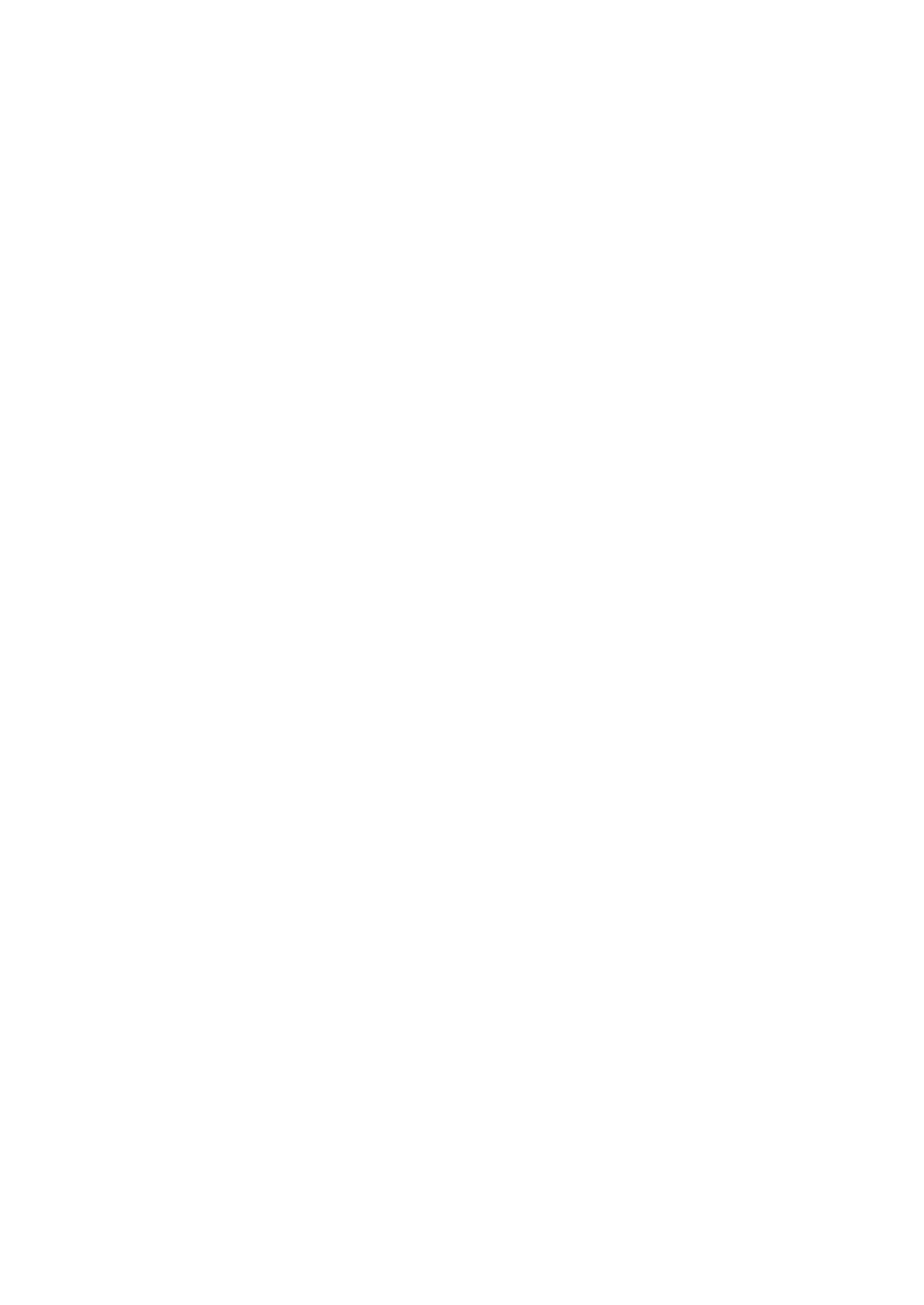We would like to thank the Peer Reviewers for their contributions in reviewing the manuscripts for this journal publication.

1. Prof. Dr. Budi Agus Riswandi, S.H., M.Hum. Fakultas Hukum Universitas Islam Indonesia 2. Prof. Dr. Muhammad Fauzan, S.H., M.Hum. Fakultas Hukum Universitas Jenderal Soedirman Indonesia 3. Prof. Dr. Irwansyah, S.H., M.H. Fakultas Hukum Universitas Hasanuddin Indonesia 4. Prof. Dr. Muhammad Mustofa, M.A. Fakultas Ilmu Sosial dan Ilmu Politik Universitas Indonesia (Purnabhakti) 5. Prof. Farida Patittingi, S.H., M.Hum. Fakultas Hukum Universitas Hasanuddin Indonesia 6. Prof. Dr. Rahmi Jened, S.H., M.H. Fakultas Hukum Universitas Airlangga 7. Dr. Khoirul Hidayah, S.H., M.H. UIN Maulana Malik Ibrahim Malang 8. Dr. Ibnu Sina Chandranegara, S.H., M.H. Fakultas Hukum Universitas Muhammadiyah Jakarta Indonesia 9. Dr. Mas Rahmah, S.H., M.H., LL.M. Fakultas Hukum Universitas Airlangga 10. Dr. M. Alvi Syahrin, S.H., M.H., C.L.A. Politeknik Imigrasi Indonesia 11. Prakoso Bhairawa Putera, S.I.P., M.A. Badan Riset dan Inovasi Nasional Indonesia 12. Oemar Moechtar, S.H., M.Kn. Fakultas Hukum Universitas Airlangga Indonesia 13. M. Tanzil Multazam, S.H., M.Kn. Fakultas Hukum Universitas Muhammadiyah Sidoarjo Indonesia 14. M. Ali Equatora, A.Ks., M.Si. Politeknik Ilmu Pemasyarakatan Indonesia 15. Ridwan Arifin, S.S., M.Hum., MPA. Politeknik Imigrasi Indonesia 16. Anita Herlina, Amd., Im., S.H., M.H. Politeknik Imigrasi Indonesia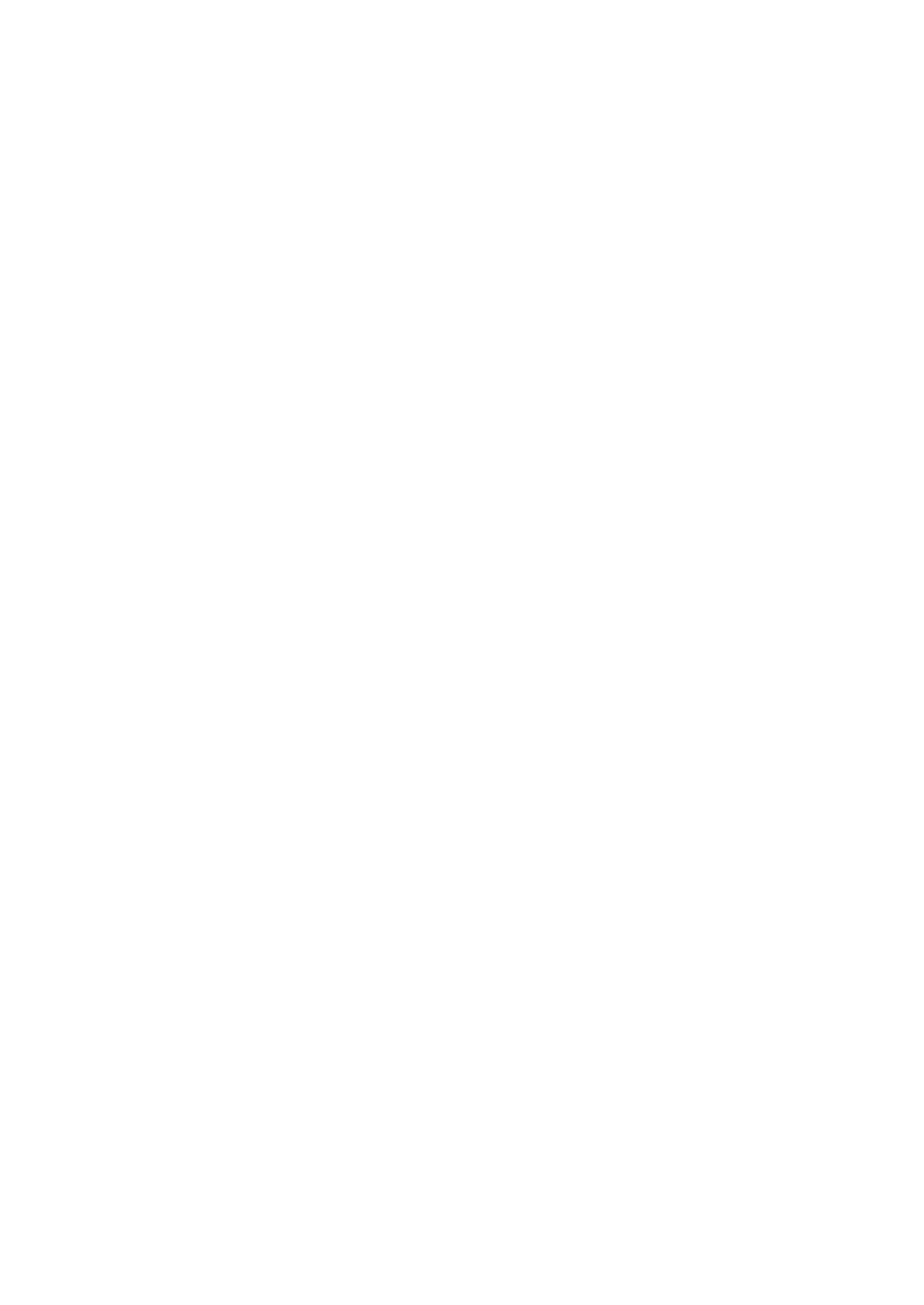# **TABLE OF CONTENTS**

# **ARTICLES**

| 1 <sub>1</sub> | Mental and Physical Capability as the Requirement for Indonesian Presidential Candidate:<br>$1 - 18$                                                                                 |
|----------------|--------------------------------------------------------------------------------------------------------------------------------------------------------------------------------------|
|                | Prof. Susi Dwi Harijanti, S.H., LL.M., Ph.D, Mei Susanto, Firman Manan,<br>Muhammad Yoppy, Adhihermawan, Ilham Fajar Septian                                                         |
| 2.             | The Effect of the Arrangement to Implement Local Working of Patents on the Policy<br>of State's Responsibility in Fulfilling Public Accessibility Rights to Patent Medicine<br>19-40 |
|                | Rahayu, Kholis Roisah, Diastama Anggita Ramadhan, Leony Sondang Suryani                                                                                                              |
| 3.             | Policy Evaluation on Immigration Electronic Stamp, Biometric Data,                                                                                                                   |
|                | 41-60                                                                                                                                                                                |
|                | Gede Maha Aditya Pramana, Intan Nurkumalawati, Ridwan Arifin                                                                                                                         |
| 4.             | Implementation of the Clearance Settlement System for International Arrival                                                                                                          |
|                | 61-78                                                                                                                                                                                |
|                | Wilonotomo, Firman Wahyu Fachreza                                                                                                                                                    |
| 5.             | 79-96                                                                                                                                                                                |
|                | Slamet Sampurno Soewondo, Kadarudin                                                                                                                                                  |
| 6.             | Conjugal Visit: Juridical Review of the Fulfillment of Inmates' Rights in the                                                                                                        |
|                |                                                                                                                                                                                      |
|                | Niken Subekti Budi Utami, Octa Nadia Mellynda                                                                                                                                        |
| 7 <sub>1</sub> | Song and Music Information Systems as a Protection of Song Copyrights                                                                                                                |
|                | Diana Silfiani                                                                                                                                                                       |
| 8.             | Principle of Horizontal Separation in Registration of the Former Western Rights Land                                                                                                 |
|                | <b>Yulita Dwi Pratiwi</b>                                                                                                                                                            |

# **REVIEW**

| 9.  | An Analysis of Electronic Services Quality in Intellectual Property Using<br>Gap Analysis and Importance Performance Analysis (Ipa) as Public Service |
|-----|-------------------------------------------------------------------------------------------------------------------------------------------------------|
|     | Junaidi Abdillah                                                                                                                                      |
| 10. | Information and Technology-Based Policy Strategy for Monitoring and Evaluation<br>of Government Agencies with Corruption-Free Zone/Serving            |
|     | Zaihan Harmaen Anggayudha, Jody Imam Rafsanjani                                                                                                       |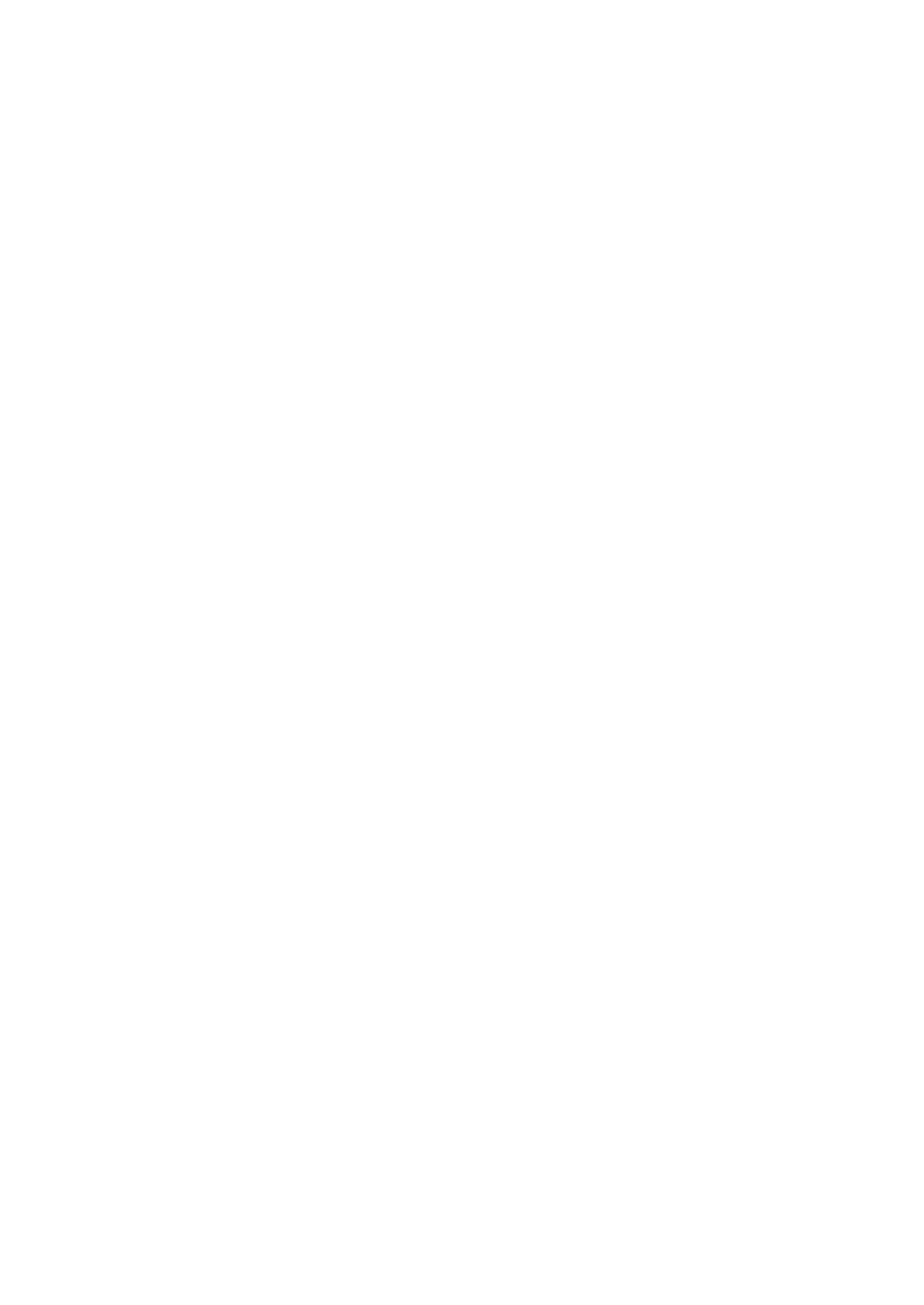## **FOREWORD**

Praise and gratitude to Allah SWT for the blessings and guidance, Jurnal Ilmiah Kebijakan Hukum (JIKH) is able to greet its readers again. Prayers and greetings hopefully always devoted to the Prophet Muhammad SAW who has brought mankind from traditional mystical thoughts to the era of modern scientific rationality. Since its first publication in 2007, JIKH has already been published for 1 (one) decade and has become a joy and a challenge for the entire management team.

In Volume 16 Number 1, March 2022, the editorial team has selected 10 articles. This edition contains the results of research articles and legal reviews that are related to the authorities, duties and functions of the Ministry of Law and Human Rights of the Republic of Indonesia in particular and legal reviews/study in general, consisting of: Immigration, Correctional, Intellectual Property Rights, General and Administrative Law Administration and Legal Review. The editorial team always tries to present articles that contain actual problems that become the main tasks and functions of the Ministry of Law and Human Rights. It is expected that there will be discussions on the publication of the writings in this journal. Thus, it contributes to the formulation of policies and their implementation by related parties.

On this occasion, allow us to express our endless gratitude to the Peer Reviewers who have conducted a study, analysis and assessment of the manuscript expediencies to be published in JIKH. We would also like to thank all the authors who have been willing to contribute their thoughts through their articles/writings.

Finally, we hope that the results of research and legal reviews published in this journal can contribute to the development of law and policy in Indonesia. We gladly receive constructive criticism and suggestions as enhancements and improvements of JIKH in the future.

**EDITORIAL TEAM**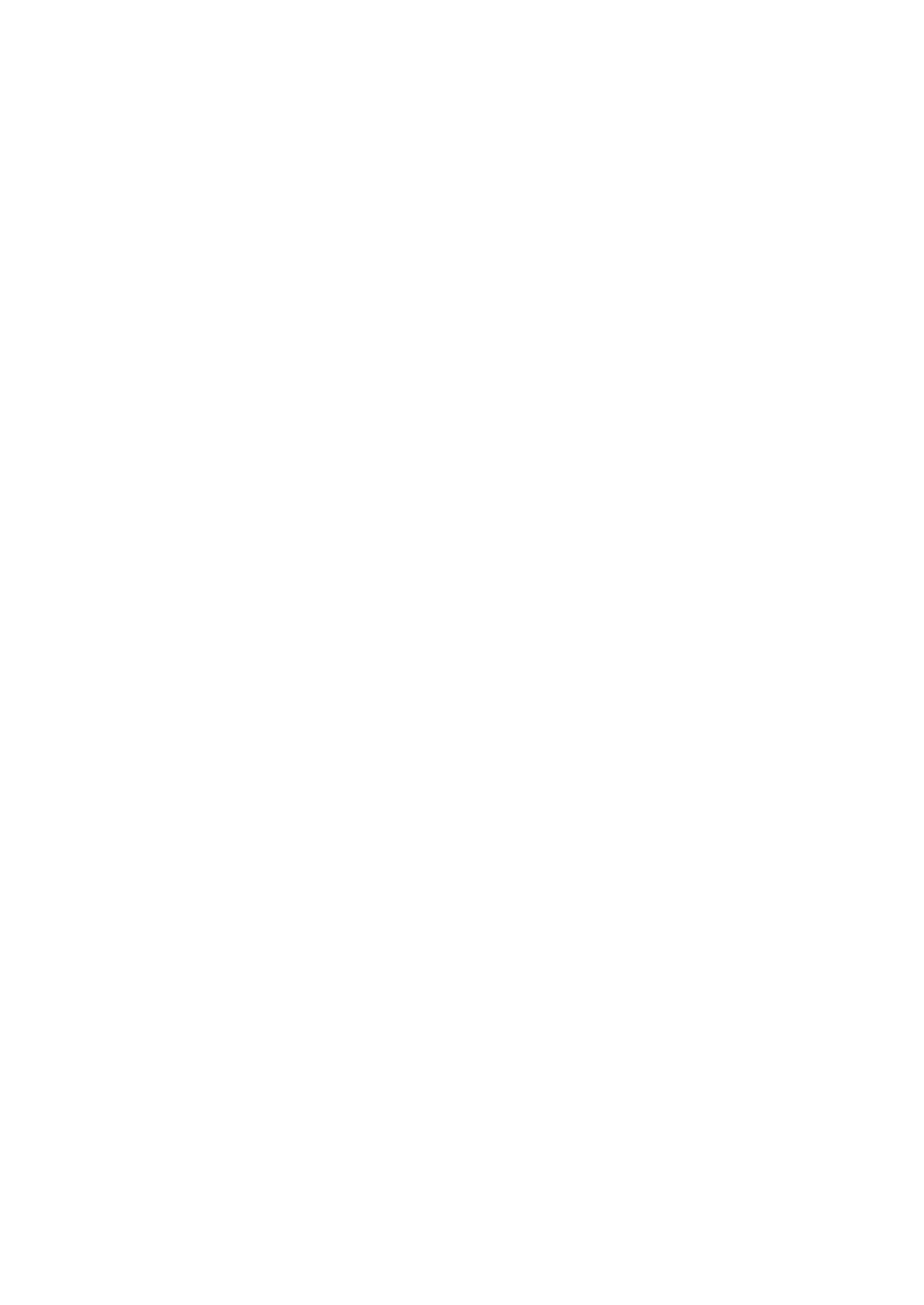Volume16Number 1,March2022 p-ISSN: 1978-2292 (print)

e-ISSN: 2579-7425 (online)

# **JURNAL ILMIAH KEBIJAKAN HUKUM**

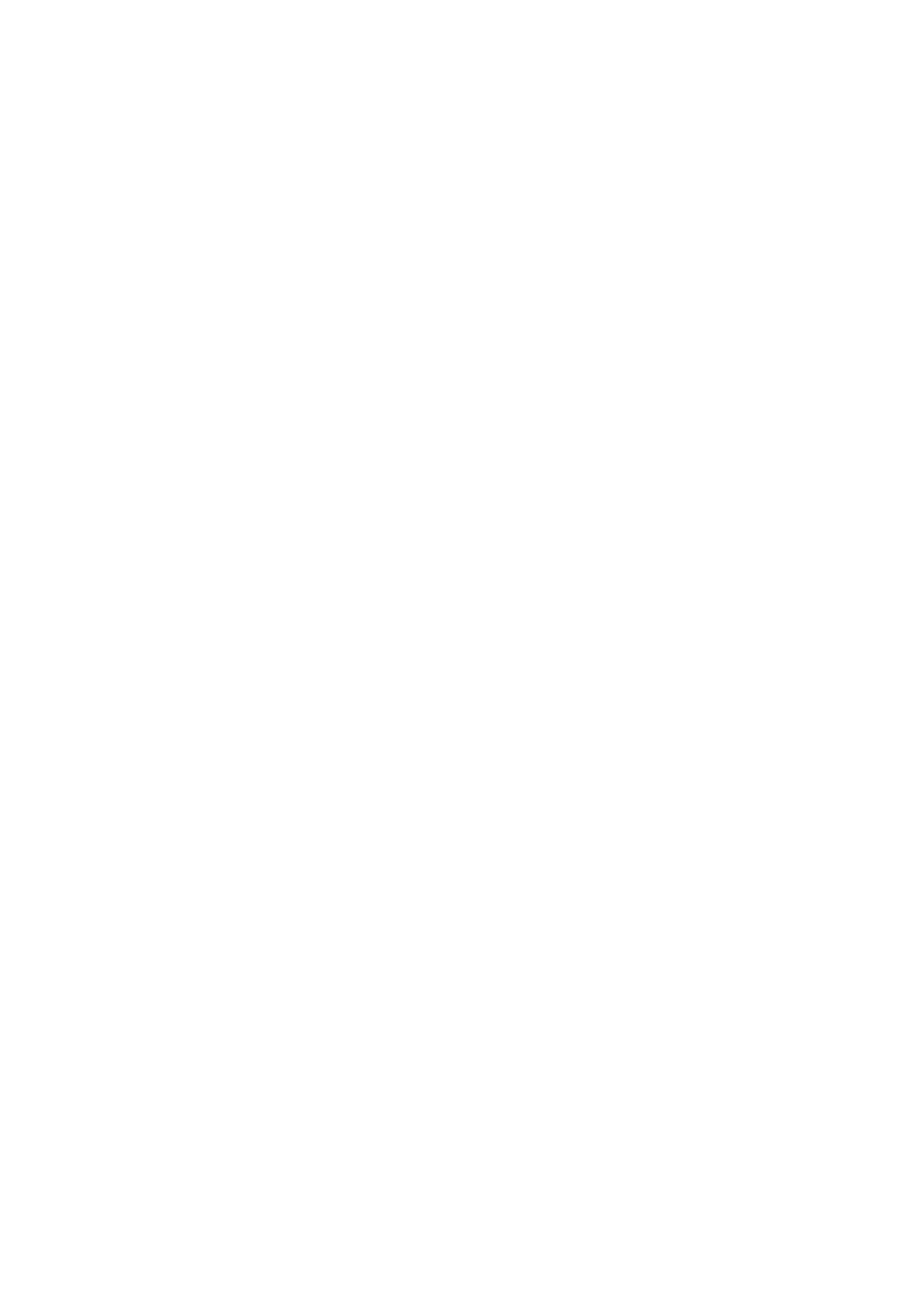**Susi Dwi Harijanti, Mei Susanto, Firman Manan, Muhammad Yoppy Adhihernawan, Ilham Fajar Septian (Constitutional Law Department, Faculty of Law Universitas Padjadjaran, Bandung)**

**Mental and Physical Capability as the Requirement for Indonesian Presidential Candidate: Legal Ratio and the Development of Regulation**

Jurnal Ilmiah Kebijakan Hukum, Volume 16, Number 1, March 2022

The Third Amendment to the 1945 Constitution has regulated new requirements for presidential candidates. One of which is the requirement to be mentally and physically capable of carrying out the duties and obligations of the presidential office. This research aims to find the reason for formulating norms or legal ratio of the formation of such a requirement. The nature of this research is qualitative research using a normative-empirical and comparative approach. The results reveal several legal ratios of the requirement. First, the requirement is considered important because the president has the highest position within the governmental structures. Second reason refers to the close relation between health and decision-making matters, and the third demonstrates reasonable and justifiable limitations from the perspective of human rights. Comparison with several countries exposes that the requirement is fundamental since the president has dual functions, namely a head of state and a chief of government. This research also exhibits that the legal basis of the requirement is not in accordance with the 1945 Constitution since the existing regulation takes the form of the Decree of the General Election Commission. Therefore, this research recommends the appropriate legal basis to further regulate mental and physical requirements by law which regulates some fundamental principles dealing with such requirements.

**Keywords: legal ratio; mental and physical; the requirement of a presidential candidate; health requirements**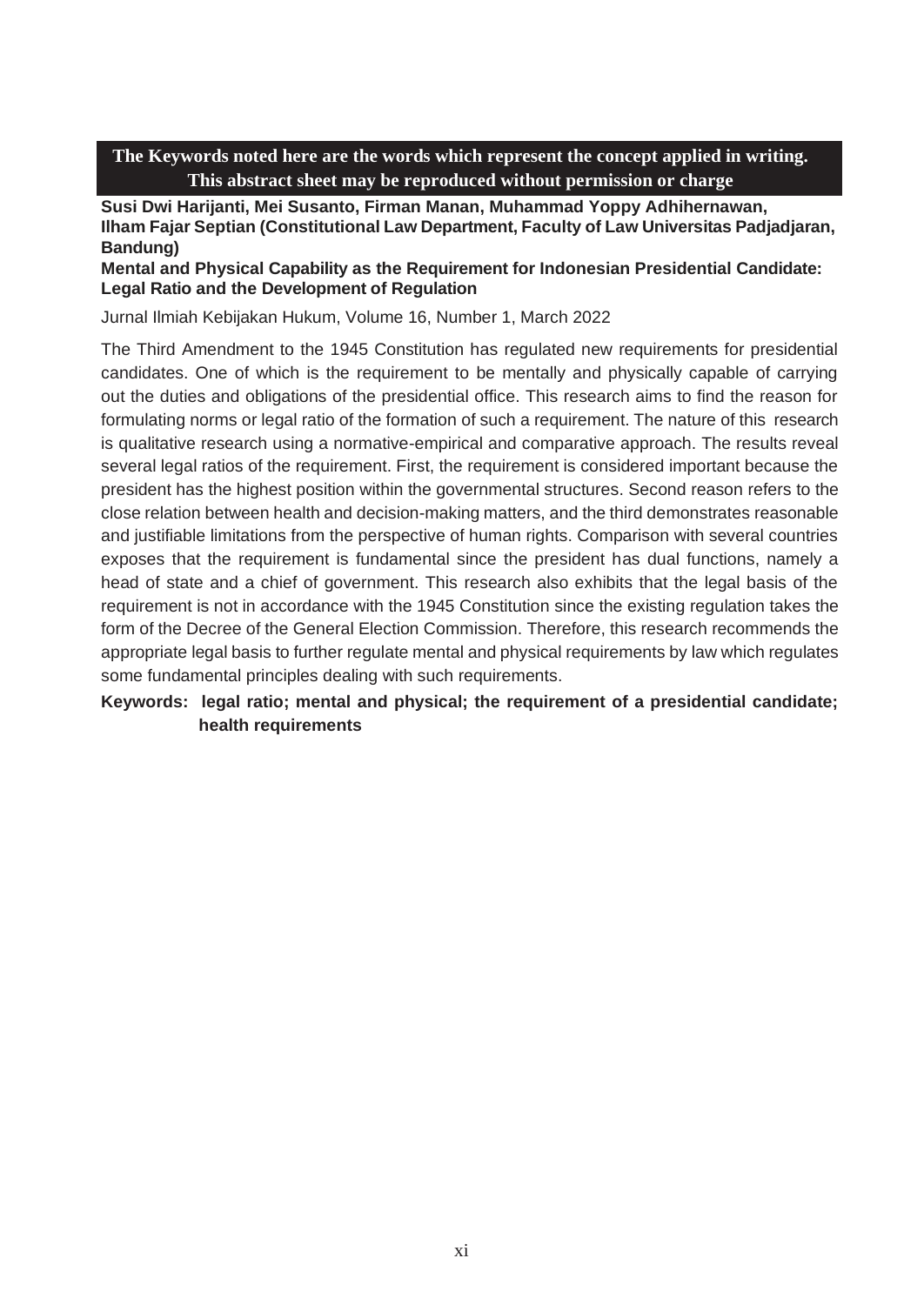#### **Rahayu, Kholis Roisah, Diastama Anggita Ramadhan, Leony Sondang Suryani (Diponegoro University, Indonesia)**

#### **The Effect of the Arrangement to Implement Local Working of Patents on the Policy of State's Responsibility in Fulfilling Public Accessibility Rights to Patent Medicine**

Jurnal Ilmiah Kebijakan Hukum, Volume 16, Number 1, March 2022

The amendment of Article 20 of Law Number 13 of 2016 concerning Patents through Article 107 of Law Number 11 of 2020 concerning Job Creation raises concern. The public shows concern that their accessibility rights to get medicines in order to fulfill the right to health will be restricted. There is a conflict of interest between Government of Indonesia's obligation to fulfill its citizen's right to access medicine and its commitment to international agreements. This study used a doctrinal approach by analyzing secondary data. Specifically, it analyzed various policies related to the provision of medicines by government as part of it s obligations to fulfill the right to health of its citizens. The results of this study conclude that the state's obligation to fulfill the accessibility of patent medicine is carried out through several policies. These policies include the policy on the development of the pharmaceutical industry for medicine raw materials and innovative medicine. There is also the policies on ensuring the safety and efficacy of medicine through medicine registration. The government also fulfills the accessibility of patent medicine through the policies for medicine availability in urgent circumstances with the implementation of patent held by the government (governmental use). In addition, there is also the policy of independence in the use of domestically produced medicine. The policy on the obligation to apply local patent that can be replaced by importing does not really affect the availability of patent medicine. It is because the technological capabilities of the pharmaceutical industry are still limited to the ability to formulate medicine. Indonesian pharmaceutical industry does not yet have the ability for the development of innovative medicine. Furthermore, the government issues various policies and regulations to facilitate the acceptance of qualified generic medicine. It is done to meet the needs of the community, as well as to fulfill the right to health for the community as part of the state's obligations. Indonesia as a country rich in bio-diversity needs mandatory policies for national pharmaceutical companies to develop raw materials for biopharmaceutical medicine.

#### **Keywords: policy; right to health; patent medicine**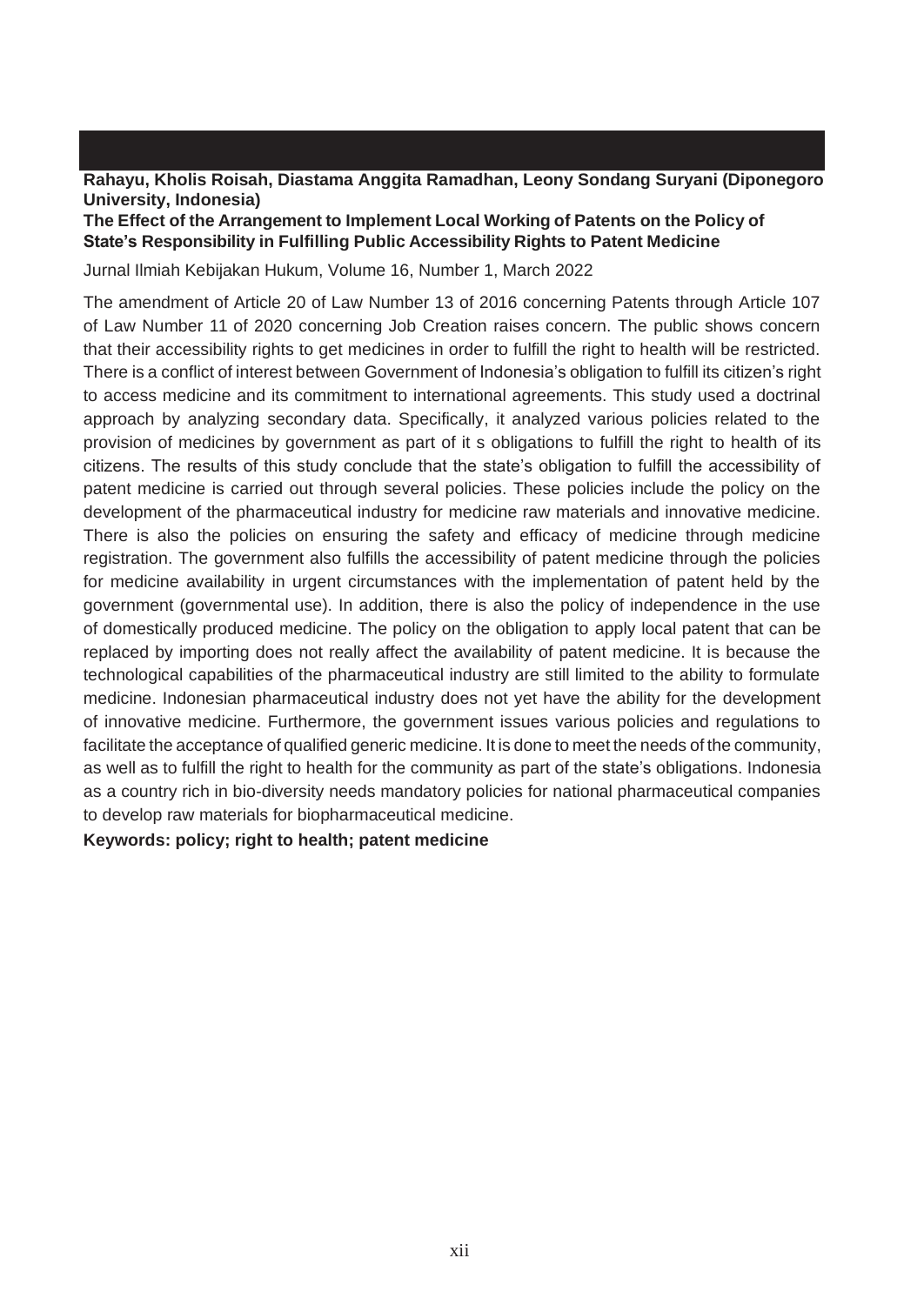**Gede Maha Aditya Pramana, Intan Nurkumalawati, Ridwan Arifin (Immigration Polytechnic, Depok)**

#### **Policy Evaluation on Immigration Electronic Stamp, Biometric Data, and Autogate Machines in the Context of Geopolitics**

Jurnal Ilmiah Kebijakan Hukum, Volume 16, Number 1, March 2022

Immigration Border Control (TPI) at Bali Ngurah Rai Airport adopts electronic entry sticker, biometric data collection, and autogate machines called the Immigration Movement Application System (APK). The system is equipped with a scanner that records facial biometric data and fingerprints of foreigners upon arrival. However, there are problems in implementing this system at the related TPI. This study evaluates immigration inspection policies, especially the process of taking biometric data, giving electronic entry stamps, and autogate machines at TPI Ngurah Rai Airport. This research uses qualitative research method with a public policy evaluation approach based on observations and document analysis. The results of this research show that the concept of biometric border control at TPI is not fully relevant to the concepts in the international provisions of ICAO Doc 9303 and ICAO TRIP Guide 2018. The Ministerial Regulation Number 28 of 2018 on Immigration Stamp and Circular Letter No. IMI.1-UM.01.01-5.7755 needs to be evaluated and revised to include four stages of checking with electronic stamps and system synchronization with autogate machines. This immigration clearance model at TPI applies a geopolitical concept that focuses on territorial/regional borders rather than a biopolitical concept that focuses on security risks for individuals.

**Keywords:** electronic stamp; autogate machine; biometric data; geopolitics; biopolitics

# **Wilonotomo, Firman Wahyu Fachreza (Immigration Polytechnic, Ministry of Law and Human Rights of the Republic of Indonesia)**

#### **Implementation of the Clearance Settlement System for International Arrival and Departures of Immigration Juanda Surabaya**

Jurnal Ilmiah Kebijakan Hukum, Volume 16, Number 1, March 2022

The Juanda Surabaya Immigration Manifest System application is an innovation implemented at the Class I Immigration Office for Surabaya Immigration Checkpoint. The implementation of this policy is intended as a basis for making decisions and evaluating the performance that has been carried out. The manifest system is a clearance process to obtain permits for international departures and arrivals. The clearance process is very vital, especially in the supervisory function on aspects of immigration inspection as the enforcement of state sovereignty. It is considered vital because Indonesian citizens and foreign nationals who will enter or leave Indonesian territory will be filtered through the clearance process .

This research was conducted by implementing George C. Edward III theory which puts forward 4 (four) variables. These variables include communication, resources, attitudes or tendencies (disposition), and bureaucratic structure. A mixed-method of qualitative and quantitative analysis was used for this study. The results obtained are 3.40; 2.04; 3.83 and 3.43;. They show that the manifest system as the completion of the clearance process is a system that can be used as a reference to be implemented at Immigration Checkpoint (TPI), especially at international airports throughout Indonesia.

#### **Keywords: implementation; manifest system; clearance; immigration check point; immigration**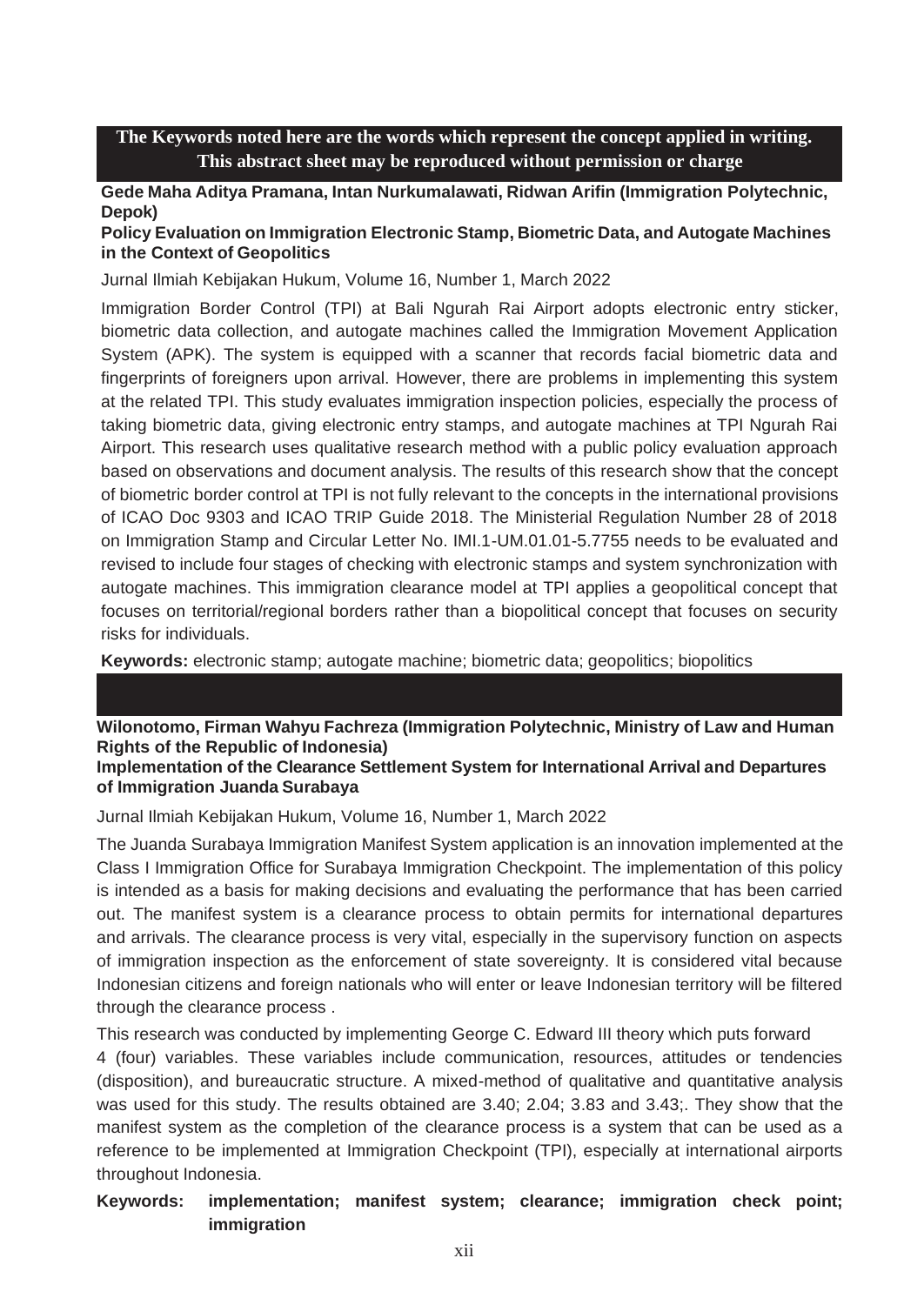**Slamet Sampurno Soewondo, Kadarudin (Faculty of Law Hasanuddin University, Makassar) Problem Analysis of Working Refugees in Makassar City**

Jurnal Ilmiah Kebijakan Hukum, Volume 16, Number 1, March 2022

The refugee problem in Makassar City happens to the working refugee. Some of them work as barbers in a barbershop and as construction workers. The refugees who work are often caught in raids conducted by the Makassar immigration detention center (Rudenim) as a part of supervisory duties. By working, refugees are found guilty of violatin g the Regulation of the Director General of Immigration Number IMI-0352.GR.02.07 of 2016. This paper contains an analysis of the questions that arise regarding the problems of working refugees. For example, what are the rules that refugees must obey? What are the forms of supervision for refugees in Indonesia? What are the main problems experienced by refugees that caused them to violate the prohibition to work? The purpose of writing this paper is to find out the regulation that must be obeyed by refugees and the form of supervision for them who temporarily stay in Indonesia. In addition, this paper also aims to analyze the forms of violations committed by the refugees. This study used qualitative approach to analyze primary and secondary legal materials. The results of the study show that one of the rules that must be obeyed by refugees who temporarily stay in Indonesia is the prohibition of doing any activities to earn wages. The form of supervision is carried out by re-examining the identity and documents of refugees and asking for information as outlined in the examination official report. As a suggestion regarding the management of refugees, the Makassar Rudenim can do refugee monitoring more intensively and provide reporting space for citizens who have information related to violations committed by the refugees.

**Keywords: problems; refugees; work; form of supervision**

# **Niken Subekti Budi Utami, Octa Nadia Mellynda (Faculty of Law Gadjah Mada University, Yogyakarta)**

#### **Conjugal Visit: Juridical Review of the Fulfillment of Inmates' Rights in the Correctional Perspective**

Jurnal Ilmiah Kebijakan Hukum, Volume 16, Number 1, March 2022

Imprisonment as a loss of independence should only limit the inmates' freedom of movement in a correctional institution. This interpretation rises a discourse that the fulfillment of other rights of inmates must be guaranteed, including the right to fulfill their sexual needs. A term that is known globally in order to fulfill this right is called a conjugal visit. This study seeks to describe the urgency and prospects of conjugal visit for inmates in Indonesia. In addition, this study aims to provide an overview of the arrangement and implementation of conjugal visit. This legal research was normative legal research supported by the results of interviews with resource persons. The data obtained from the literature research were analyzed descriptive-qualitatively with a legal systematic approach and legal comparison. The results of this study indicate that sexual needs are one of the human rights. They are the inmates' basic needs that must be fulfilled. The failure to fulfill these basic needs will have a negative impact both physically and psychologically. Based on the theory of basic human needs, the rules of international law, namely the Nelson Mandela Rules and the Bangkok Rules, as well as national law, namely the Republic of Indonesia Law Number 36 of 2009 concerning Health, conjugal visit can actually be implemented in Indonesia with clear legal bases in Indonesian law. Establishment of regulations regarding conjugal visit is done by comparing practices in other countries and aligned withn the Legal System Theory. These countries have similar backgrounds to Indonesia and have implemented conjugal visit, namely Pakistan, Turkey, and Saudi Arabia. **Keywords: sexual needs; inmates; fulfillment of rights**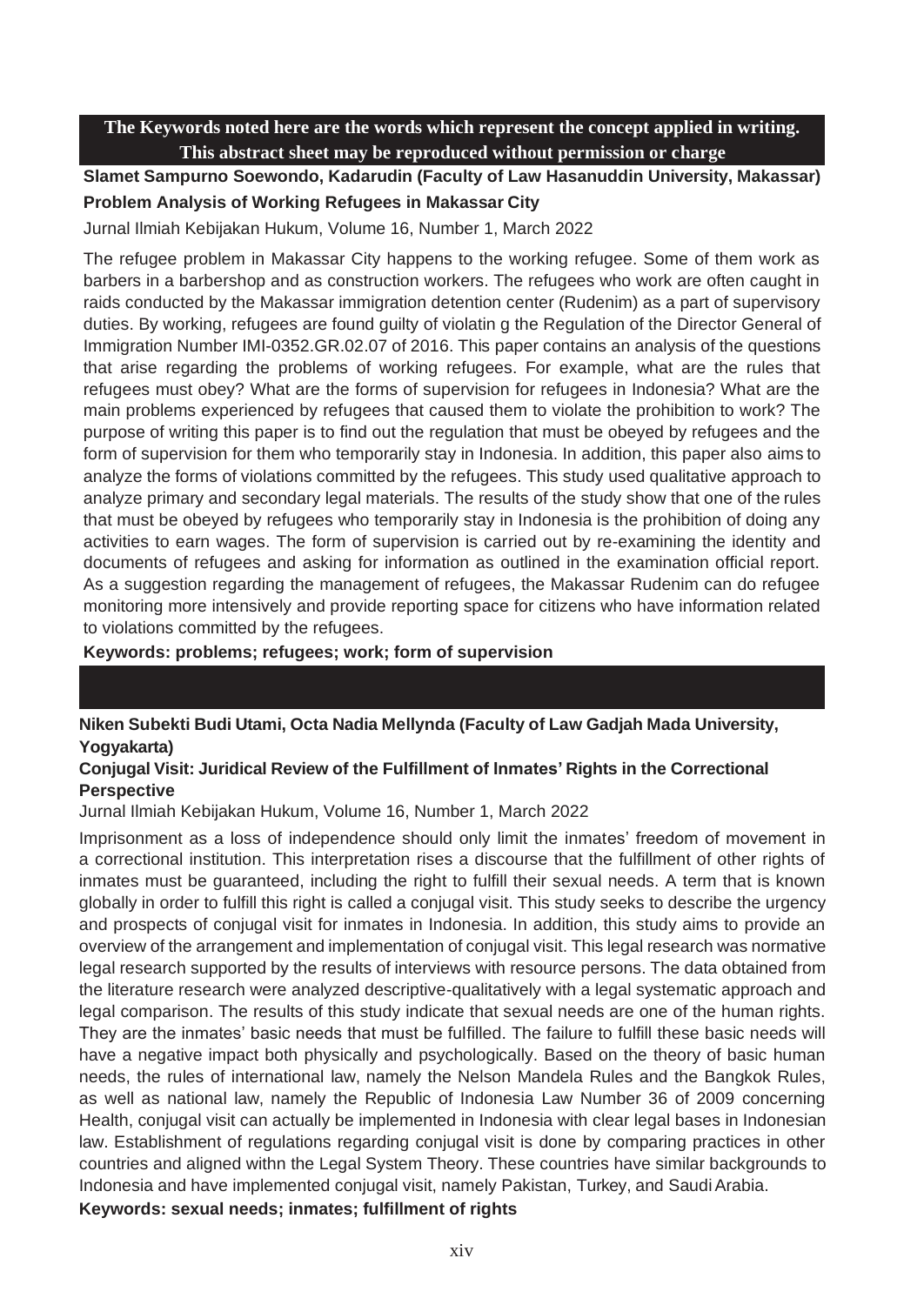#### **Diana Silfiani (Faculty of Law University of Indonesia, Jakarta) Song and Music Information Systems as a Protection of Song Copyrights in Indonesia** Jurnal Ilmiah Kebijakan Hukum, Volume 16, Number 1, March 2022

The Indonesian government issues Regulation Government Number 56 of 2021 concerning Management Royalty Right Create Song and or Music as well as Regulation of the Minister of Law and Rights basic Man Number 20 of 2021 concerning Regulation Implementation Regulation Government Number 56 of 2021 concerning Management Royalty Right Create Song and or Music as regulation implementation from Law No. 28 of 2014 concerning Right Create. One points urgent from second regulation the is mandate formation and development System Information Song and or Responsible music answer on administration and management royalty right create on songs and music used by users as a system integrated information. System Information Song and or Music is one effort government for give protection law on right create songs and music owned by creator. This post will use method study qualitative with approach descriptive comparing evaluation existence System Information Song and or Relative music new in Indonesia with practice international, in Thing this is United States of America as a country with industry music largest and commercialization. right create digital song has been recognized by wide.

# **Keywords: system information song and or music; digital rights manager; royalties; rights create song and or music**

#### **Yulita Dwi Pratiwi (Master of Law Airlangga University, Surabaya)**

# **Principle of Horizontal Separation in Registration of the Former Western Rights Land as the Object of Afwezigheid**

Jurnal Ilmiah Kebijakan Hukum, Volume 16, Number 1, March 2022

The Job Creation Law affects some policy changes in agrarian sector. For instance, the promulgation of Government Regulation No 18 of 2021 (GR 18/2021) regulates that former western rights land are adjusted to state land. However, some former western rights land have not been converted until now. It results in legal uncertainty over the land status, especially land or building juridically belong to the person declared absent (afwezigheid) yet owned by legal subjects. This study aims to analyze the land rights registration of former western rights land after the Job Creation Law. Besides, it analyzes the implementation of horizontal separation principle in the land rights registration of former western rights land and buildings, that are the object of afwezigheid. This study is legal research applying statute, historical and conceptual approaches. Based on the study, people who possessed former western rights land are the main priority in applying for land rights regarding to GR 18/2021 article 95. Meanwhile, those who only occupy the land and building have to get afwezigheid court decision of the former western rights land owner. Afterwards, they follow the object buying process with the principle of horizontal separation through Probate Office and submit land rights application at the land registry office.

## **Keywords: state land; absence; horizontal separation principle; probate office**